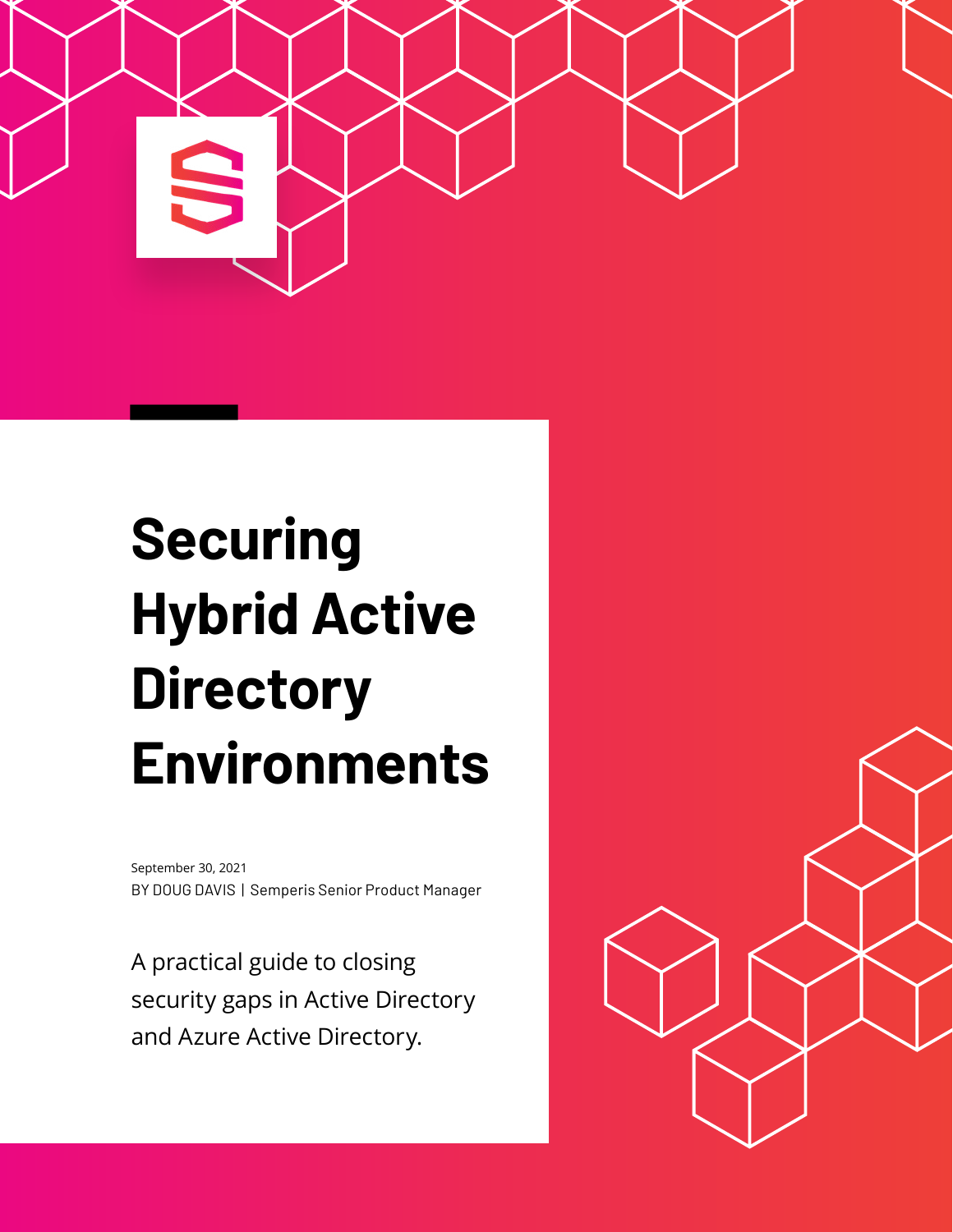### **Contents**

- I. **Hybrid Active Directory Environments Are Under Attack**
- II. **Top Security Risks to Watch for in Shifting to Hybrid Identity Management**
- III. **The 3 Core Security Configurations You Need to Know in Azure Active Directory**
- IV. **Time to Leave ADFS Behind for Authenticating in Hybrid AD Environments?**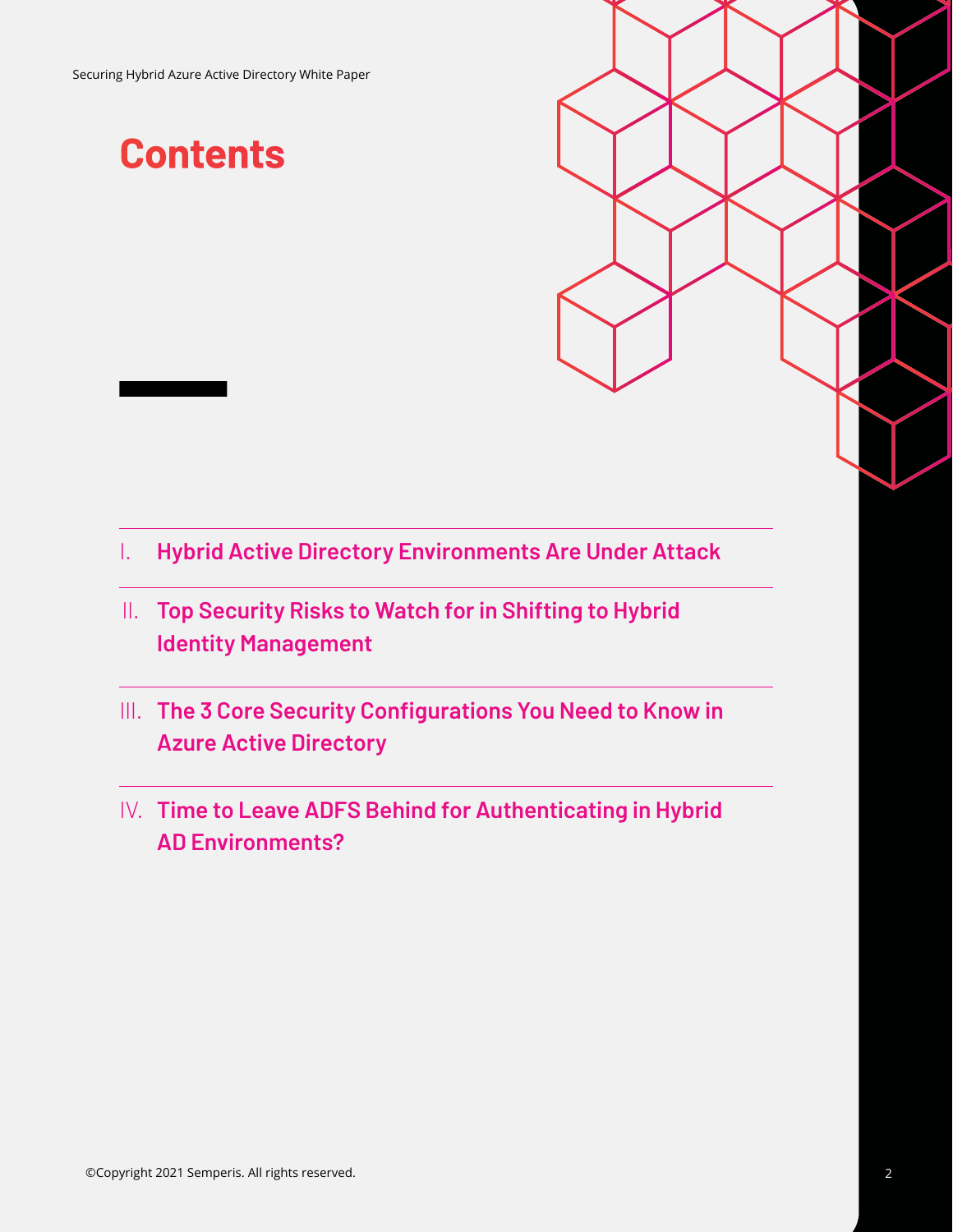

## **Hybrid Active Directory Environments Are Under Attack**

Many organizations are embracing a hybrid cloud journey—deploying the optimal mix of on-premises assets and cloud services for their needs. But with that flexibility comes complexity—especially in managing hybrid identity security in a Microsoft environment.

Securing Active Directory requires a different approach from securing Azure Active Directory: The tools, processes, and threats are distinct. Organizations struggle to effectively close security gaps in a hybrid environment—and cybercriminals are taking advantage of those vulnerabilities. Attackers are targeting hybrid Active Directory environments with increasing frequency, often using weak spots in onpremises Active Directory as an entry point, then moving to the cloud environment, as was the case in the SolarWinds attack.

"We see a lot of different challenges with protecting hybrid identity environments, starting with the basic fact that Active Directory and Azure Active Directory outside of the name—have very few things in common," said Semperis CEO Mickey Bresman. "Azure AD provides a different stack of protocols, requiring a very different management approach including protecting the identity system from cyberattacks. With a hybrid scenario, the potential attack surface expands for an adversary. It's a relatively common scenario to see attacks start on-prem and move to the cloud, or move from cloud to on-prem."

By understanding the fundamental differences between securing on-prem AD and Azure Active Directory, IT and security teams can close common attack vectors and strengthen their overall security posture while benefiting from the flexibility and efficiency of a hybrid AD environment.

"

*With a hybrid scenario, the potential attack surface expands for an adversary.*

**Mickey Bresman, Semperis CEO**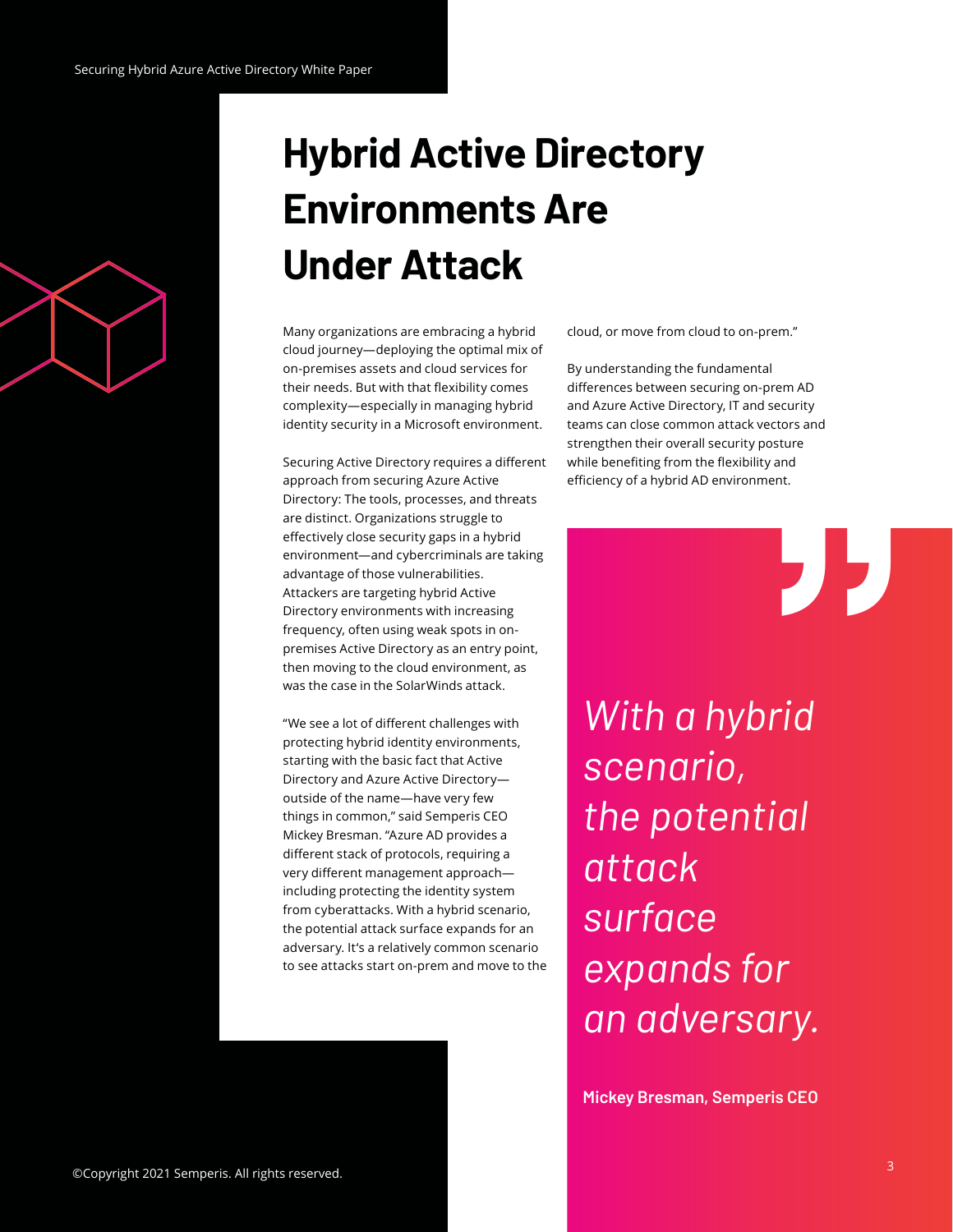## **Security Risks to Watch for in Shifting to Hybrid Identity Management**

It's easy to see why enterprises are gravitating toward a hybrid identity management model that promises the best of both worlds—a little bit in the cloud, and a little bit on-premises. In an Active Directory-centric environment, leveraging the cloud means integrating with Azure Active Directory.

Azure Active Directory (AAD), after all, is designed with an eye toward SaaS applications, providing single sign-on and access control. As cloud adoption increases, the ability to manage both on-premises and cloud access is becoming a business necessity. Leveraging AAD alongside Active Directory (AD) helps make hybrid identity management a reality.

As with anything in IT, however, the adage of look-beforeyou-leap still applies.

### **Monumental change with moving to the cloud**

Moving any part of an IT operation to the cloud requires an adjustment. User authentication is no different. From a conceptual standpoint, organizations need to consider three critical issues.

### **1. A new authentication model**

After 20 years of managing identity one way, adding AAD to the mix will be a critical adjustment. Going from using only on-premises AD to extending to cloud authentication requires a different mindset and approach. In AAD, there are no organizational units or forests, and no group policy objects. Concepts (and battle scars) about how to secure the identities in AD no longer apply in AAD.

### "Concepts (and battle scars) about how to secure the identities in AD **no longer apply in AAD**."

Many administrators start out believing that securing AAD is similar to securing AD, which is not the case. And you might already be using AAD without thinking much about it. If your organization is leveraging any Microsoft cloud services, such as Office 365, then AAD is already being used in the background. AAD is also leveraged heavily to connect to other non-Microsoft SaaS applications, such as Salesforce. All these factors introduce new considerations and choices. For example, should you keep AD and AAD separate or merge them using Azure AD Connect? Many new concepts need to be understood so you can make these decisions while keeping information systems secure.

### **2. The extension of the perimeter**

Once an organization embraces the cloud, the notion of the traditional network perimeter ceases to exist. For IT administrators who have spent the last two decades running AD on-premises, this notion is a tremendous adjustment. In a hybrid identity environment, organizations now must be prepared to guard against an endless array of possible entry points.

### **3. Radical changes to the permission model**

Moving to AAD also drastically changes the permissions model organizations need to secure. On-premises, it is fairly easy to control who has physical access to domain controllers, and overall management entry points are well-defined and documented. In a hybrid AD environment, identities are also now stored in the cloud, vulnerable to exploitation by anyone who has access to the internet. Suddenly, administrators are dealing with an inherently open model for initial access connections, which—when coupled with the larger number of services, roles, and permissions required—has a significant impact on risk.

Microsoft has actively tried to provide educational materials to prepare businesses for the changes caused by AAD adoption. However, many IT organizations are still failing to fully appreciate the implications of hybrid identity management. As more companies take a hybrid approach, attackers have expanded their modus operandi accordingly.

In September 2020, researchers at Mandiant (FireEye) noted they had seen an increase of incidents involving Microsoft 365 and Azure Active Directory, mostly tied to phishing emails attempting to entice victims into entering their Office 365 credentials into a phishing site. Mandiant researchers also observed attackers using a PowerShell module called AADInternals, which enables attackers to move from the on-premises environment to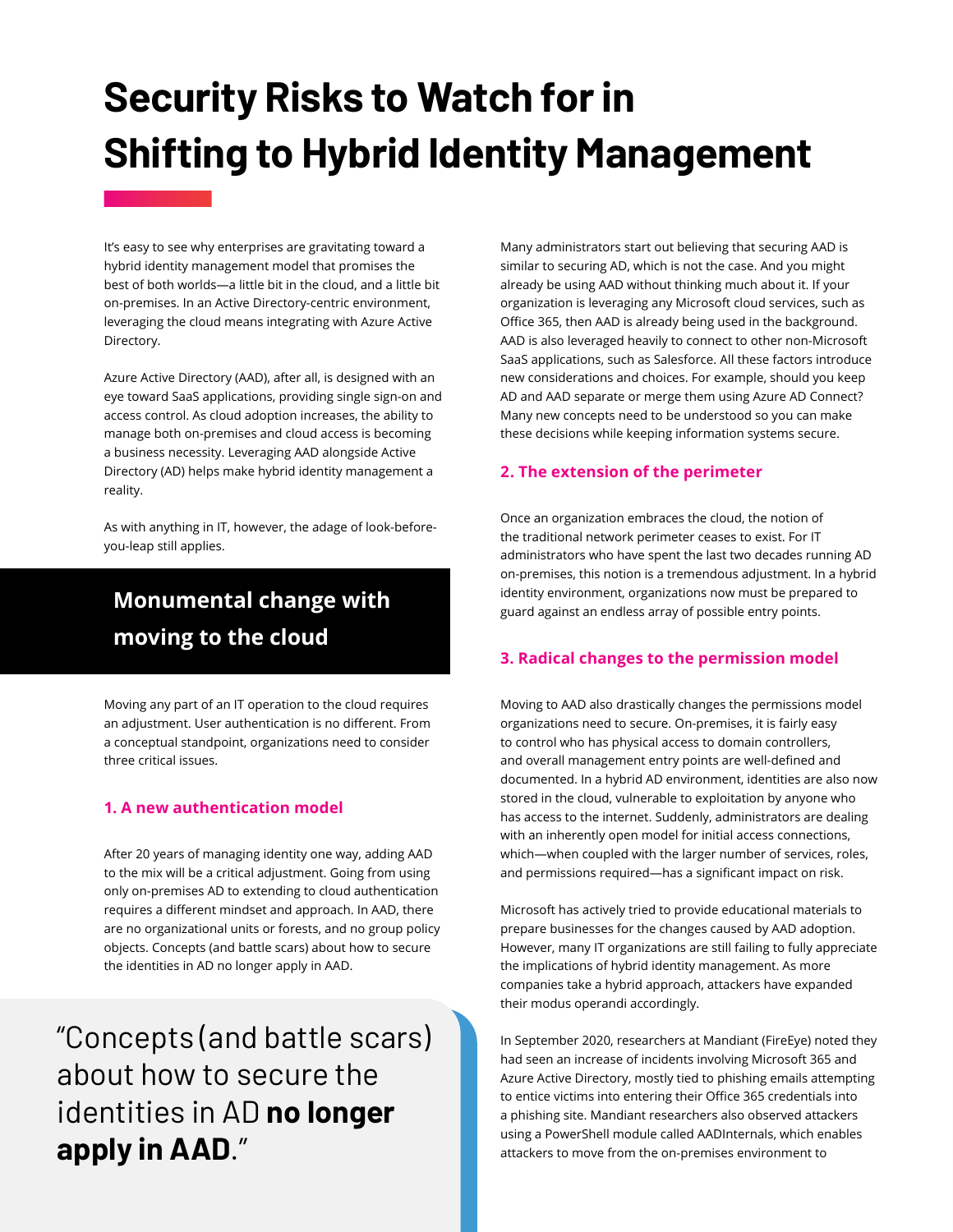AAD, create backdoors, steal passwords, and take other malicious actions. These threats will continue to grow with the exponential growth of interest in Azure and Office 365.

Mandiant researchers<br>
observed attackers using<br>
a PowerShell module<br>
called AADInternals, which observed attackers using a PowerShell module called AADInternals, which enables attackers to move from the on-premises environment to AAD.

### **Permissions, permissions, permissions**

By far, of the three subjects mentioned above, the biggest security risk is caused by the changes to the permissions model. There are a huge number of services available when organizations move to a hybrid identity environment. Instead of a well-defined set of administrative groups in Active Directory, you now have roles in Azure AD, which will be unfamiliar. You can see this list of [roles here](https://aad.portal.azure.com/#blade/Microsoft_AAD_IAM/ActiveDirectoryMenuBlade/RolesAndAdministrators). Each role has a lengthy list of assigned permissions. It is hard to understand the permissions assigned to each role just from the description, but many have a high level of access that isn't apparent.

Also, linking any SaaS service to AAD, which is probably why you added AAD to the mix, adds permission models that need to be managed. Microsoft Teams, for example, uses SharePoint integration at the back end. With the wrong configurations, adding a guest to Teams might create a situation where this new user now has access to files stored on SharePoint for Teams. Folks might not be aware that these files are now available to guest users who were added to their channel only for a quick chat. In addition, the ability to add Apps in Teams effectively extends the permission model to these third-party tools. This is just one example of the matrix of complex issues for each service managed via AAD.

In fact, keeping track of the permissions of third-party apps is critical and is an area that is undermanaged in most AAD implementations. These permission requests will trigger a onetime-only pop-up that lists the permissions the app needs. These lists can be lengthy and should be reviewed carefully before acceptance, but rarely are.

Organizations also might face these two new scenarios related to permissions that need to be understood in a security context:

- **Third-party tools that pull data from Azure AD and store it in their own database.** For example, an application registered in Azure AD that allows for a CRM system to read user profiles or has other read permissions effectively has the ability to retrieve and store data for itself. Once the data is taken from Azure AD, it sits in an external database, leaving the organization to rely on the security framework of the third-party tool.
- **Third-party tools with write access that can make changes within their tool.** In this case, the required authentication to make changes in the tenant is moved from Azure AD to whatever controls the third-party tool has. A user might be able to log into the tool without multifactor authentication because it does not support single sign-on (SSO), operating instead with the application acting as the permission proxy that does the action on their behalf without some of the checks that would normally be required.

IT organizations should strongly consider restricting who can approve applications or, at the very least, have clear guidance on what permissions should be considered appropriate. Taking a hybrid identity approach requires dealing with a much broader permission model. To do so effectively, organizations must establish strong governance of what apps are going to be turned on and what access rights they will get.

### **Understand the risk of hybrid identity management**

Whether authentication is handled in the cloud, on-premises, or both, putting security first is always a must. While managing identity in a hybrid environment might seem as simple as joining a Windows device to AAD, failing to account for changes to the risk landscape opens the door to issues that can cause headaches in the future. Knowledge is always your first line of defense, but the amount of documentation needed to fully understand security in AAD is daunting. Native or thirdparty tools that automate that understanding and reduce the complexity of security will help lower security risk during and after the rollout of your hybrid environment.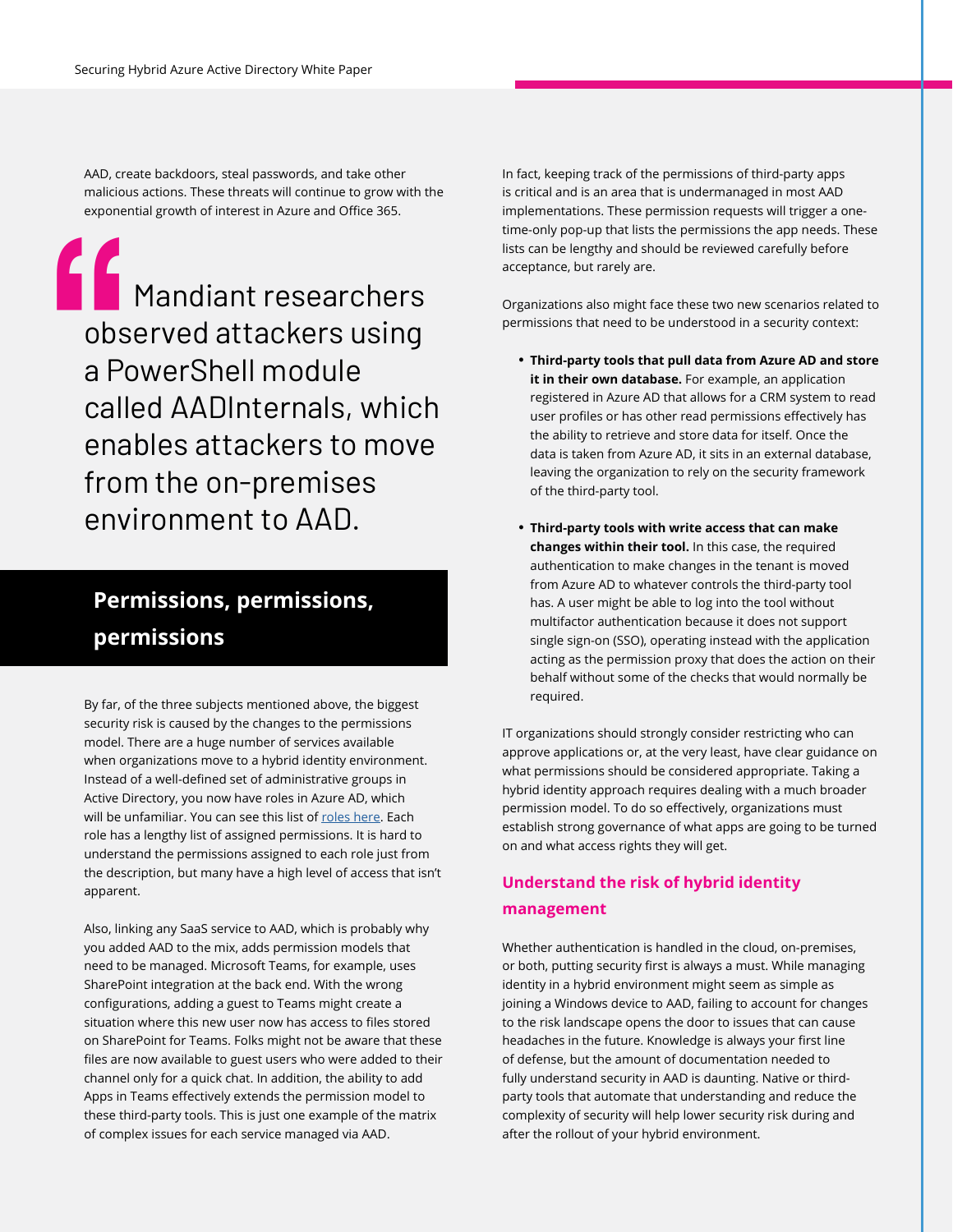## **The 3 Core Security Configurations You Need to Know in Azure Active Directory**

To effectively secure a hybrid Active Directory environment, IT and security teams need a good understanding of Azure Active Directory (AAD) roles, applications, and multifactor authentication (MFA). After mastering these concepts, you can dig deeper into the complex task of securing a hybrid environment knowing that the core is in good shape.

Each piece of the security configuration triad represents a critical point of focus for security. But while these subjects are frequently discussed independently, they are interconnected. When effectively managed and working seamlessly together, these three configurations form the foundation of a solid hybrid AD security strategy.

#### **What are Azure AD roles?**

"

Azure AD is managed by two types of roles: built-in roles and custom roles. Azure AD has about 60 built-in roles, each with their own permissions. These roles are broken into three categories:

" **MFA prevents an estimated 99% of account compromises. Unfortunately, MFA is often not fully implemented.**

- Service-specific roles (e.g., CRM Service Administrator)
- Azure AD-specific roles (such as Application Administrator or Groups Administrator)
- Cross-service roles (such as Service Support Administrator)

Azure AD also supports the creation of custom roles that can be set with whatever permissions the administrator wants. These custom roles can then be assigned to a user by creating a role assignment that grants the user the permissions in a role definition according to its defined scope. Getting your permission model all tied up in roles can lead to security confusion, and administrators should proceed with caution.

Knowing the privileges associated with all these roles and what roles are tied to particular users is critical for security. We advocate for companies to regularly assess their on-premises AD environment for orphaned accounts, accounts with excessive privileges, and other red flags. This same diligence must be applied to the cloud environments as well. Once threat actors have breached an environment, one of their key tactics is to elevate their privileges. Monitoring role creations and modifications can alert the organization to a possible attack. Most of these changes, when investigated, will likely turn out to be legitimate. However, any unauthorized alteration of roles or privileges will be caught as well.

#### **MFA provides a strong defense**

In a certain light, MFA can be seen as an early warning system. Suppose an attacker steals a user's credentials and attempts to log into their account. In that case, the second factor effectively stops threat actors in their tracks and alerts the organization to the attack. MFA prevents an estimated 99% of account compromises. Unfortunately, MFA is often not fully implemented. It is not uncommon for privileged accounts to be protected via MFA while others are not.

In other situations, all privileged accounts might have MFA except for one, which is given a Temporary Access Pass. This type of fragmented approach to MFA opens potential security holes for attackers to exploit by making it easier for threat actors armed with stolen or compromised credentials to slip by undetected.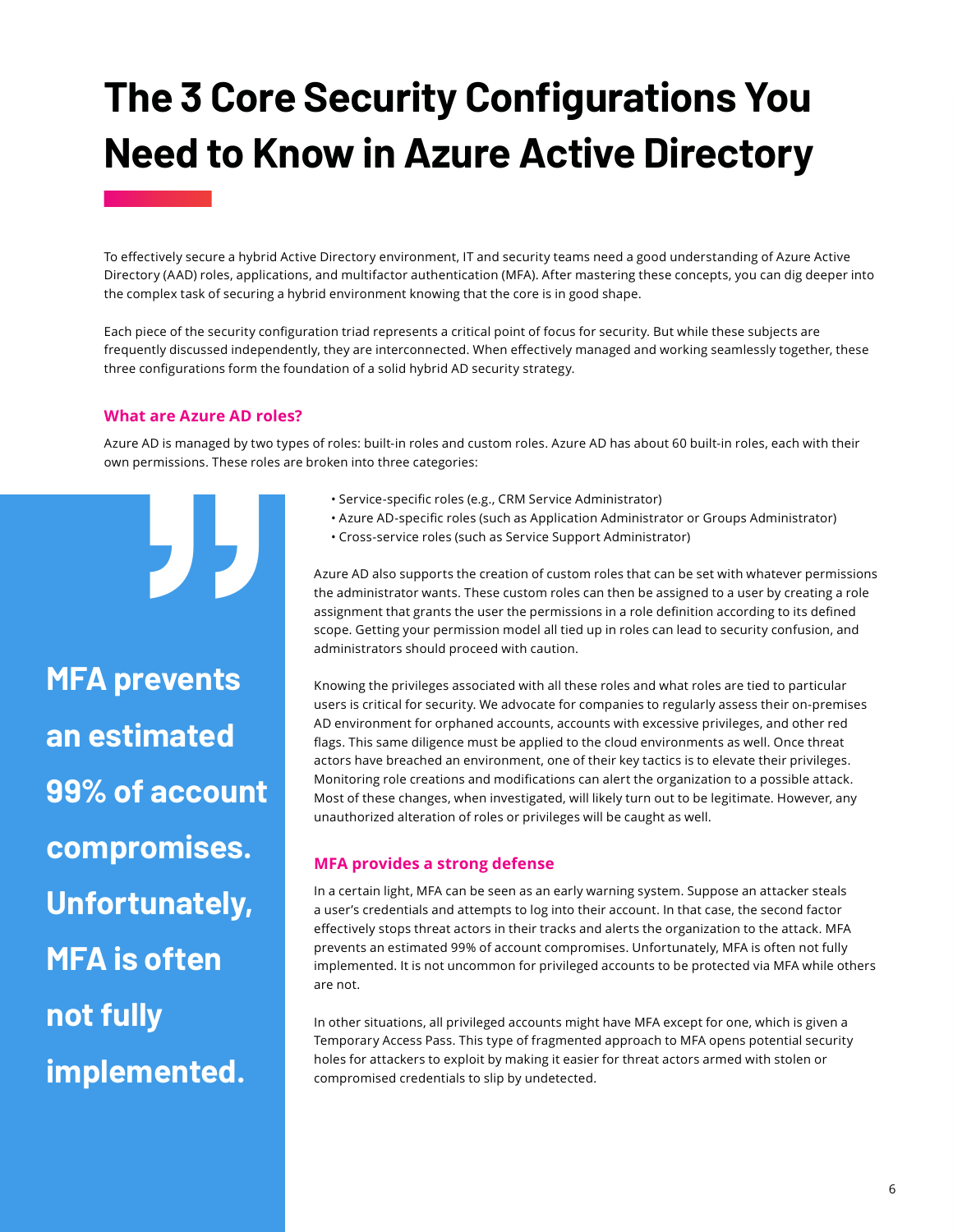Microsoft partially enables MFA automatically through Security Defaults. These defaults are:

- Requiring all users to register for Azure AD Multi-Factor Authentication
- Requiring administrators to perform MFA
- Blocking legacy authentication protocols
- Requiring users to perform MFA when necessary
- Protecting privileged activities like access to the Azure portal

Security Defaults can be turned on in the Azure portal. If your tenant was created on or after Oct. 22, 2019, Security Defaults might already be enabled. The goal of the defaults is to help organizations that are just beginning to understand their security needs. It's important to remember, however, that the default security settings will only force the following nine Azure AD administrator roles to perform additional authentication every time they log in:

- Global administrator
- SharePoint administrator
- Exchange administrator
- Conditional Access administrator
- Security administrator
- Helpdesk administrator
- Billing administrator
- User administrator
- Authentication administrator

Other users will only be prompted to authenticate with an additional method under certain circumstances, such as using a new device or performing certain tasks. The Security Defaults also block legacy authentication methods, which account for many of the compromised login attempts organizations face. Since older protocols might bypass MFA, shutting them down as an attack vector is a vital part of securing Azure AD.

Any indication that MFA has been circumvented—such as users being unregistered—should trigger an investigation.

#### **Securing applications in Azure Active Directory**

A new concept for Active Directory administrators is the importance of registering applications within Azure AD, which is a new level of access for users both within and outside of the AAD perimeter. Applications are common to extend your Azure Active Directory to other services, especially SaaS services. Security Defaults will also require users to authenticate via MFA when they log in via these new applications. However, MFA is not a cure-all for security. While MFA can limit the effectiveness of stolen credentials, controlling the risk posed by third-party applications is not just about password protection.

Consider this scenario: an attacker targeting an organization's Azure AD tenant decides that instead of tricking a victim into giving up their password, they will instead attempt to trick them into installing malicious applications. If they are successful, the user will grant the threat actor the keys to the kingdom—giving them access and control over the user's account. If the user is moving quickly, they might not fully consider the rights the application is being provided. Application Registrations need to be reviewed and Self-Service Application assignment should be considered only if you feel fully comfortable with your end users recommending applications for use. In most cases there should be a formal process for application requests.

Many organizations might not think about applications as an attack vector, and this tactic is more difficult to detect because there is no malicious code executing on the user's endpoint. It simply relies on social engineering and abuses trust. With the ever-growing number of cloud applications in use in today's enterprises, you can close the door on these types of attacks by reviewing the list of applications. (Click the "Enterprise Applications" option under the "Manage" section in the Azure portal.) You can also monitor the consent events in Azure AD to see if unauthorized applications have been granted rights they should not have.

#### **Take a holistic view of hybrid AD security**

When thinking about security in the cloud, IT leaders should take a step back and view it holistically. One layer of protection should reinforce every other layer. Effective role assignment limits the damage attackers can do if they trick a user into enabling a malicious application. Having the ability to enforce MFA can prevent a third party from using the application to circumvent access controls. If the fabric of your organization's approach to security is woven together carefully, you can substantially reduce your risk exposure.

"Many **organizations might not think about applications as an attack vector**, and this tactic is more difficult to detect because there is no malicious code executing on the user's endpoint. It simply relies on social engineering and abuses trust. "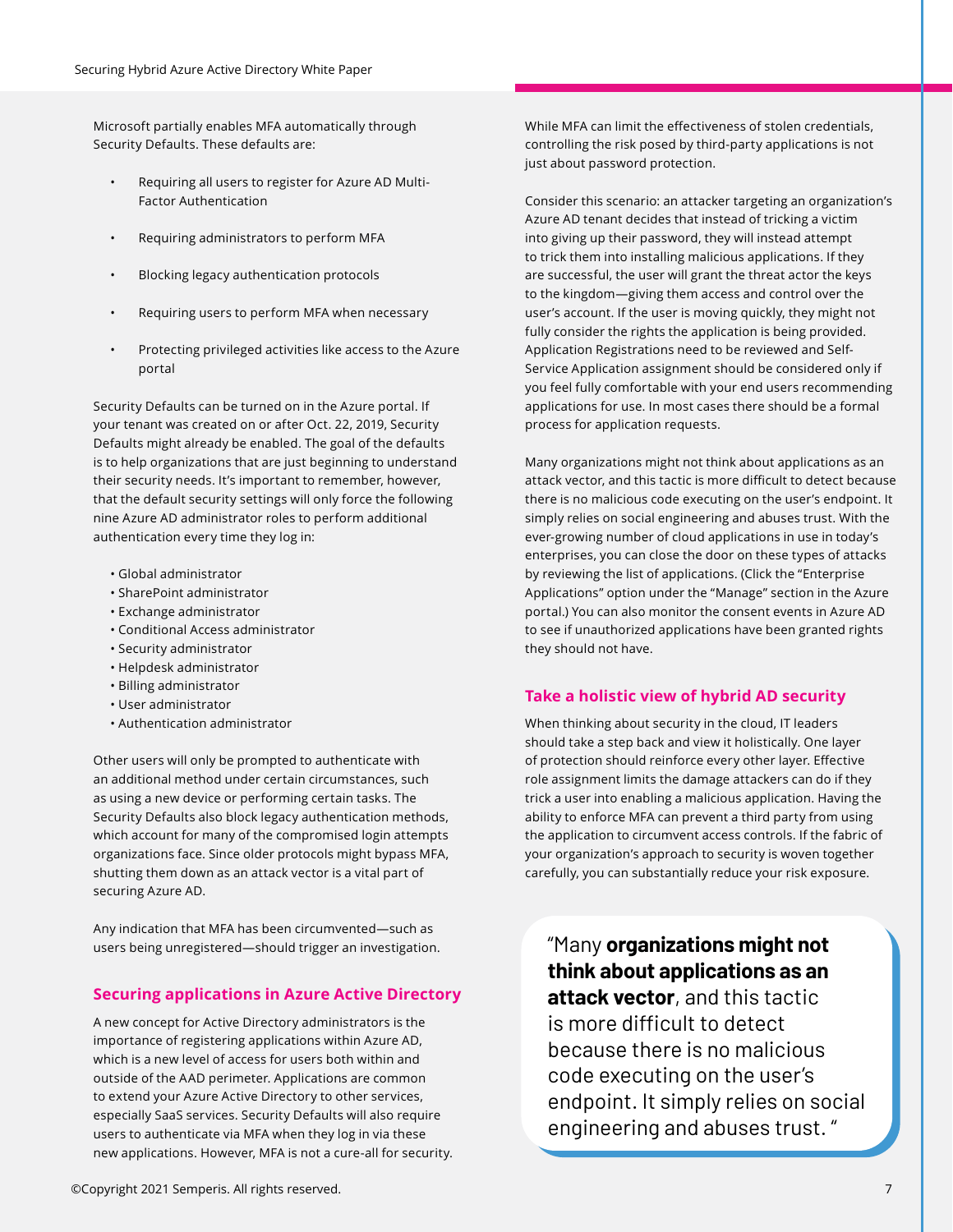## **Time to Leave ADFS Behind for Authenticating in Hybrid AD Environments?**

One of the biggest challenges of adopting cloud services is extending identity policies from the onpremises environment into the cloud. In an Active Directory (AD) environment, it might be tempting to turn to Active Directory Federation Services (ADFS), which has long been the answer for providing single sign-on capabilities to allow users to authenticate and access applications that otherwise would not be available to them using only Active Directory, such as Azure and Microsoft 365.

"As was demonstrated in the SolarWinds supply chain attack, a vulnerability in the onpremises environment can **ultimately lead to the compromise of the Azure AD tenant**."

However, as threat actors continue to target cloud environments, it is fair to examine whether ADFS is the best solution for organizations embracing hybrid environments. While ADFS is not inherently unsecure, the complexity of implementing it properly leaves it susceptible to attackers. As was demonstrated in the SolarWinds supply chain attack, a vulnerability in the on-premises environment can ultimately lead to the compromise of the Azure AD tenant. In addition to being another set of physical servers to manage, ADFS servers also expand the attack surface businesses need to protect.

Even Microsoft has recommended organizations consider migrating away from ADFS, noting in a January 2021 [blog post](https://www.microsoft.com/security/blog/2021/01/28/5-identity-priorities-for-2021-strengthening-security-for-the-hybrid-work-era-and-beyond/): "If you want to extend MFA and Conditional Access to legacy on-premises apps, including header-based apps, use Azure AD Application Proxy or an integrated solution from one of our secure hybrid access partners. With our migration tools, you can modernize authentication of all apps and retire your ADFS implementation. This will help prevent attacks that are particularly difficult to detect in on-premises identity systems."

#### **A world without ADFS**

To help organizations connect all their apps to Azure AD, Microsoft introduced Password Hash Synchronization (PHS) and Pass-through Authentication (PTA). Using Password Hash Synchronization, Active Directory administrators can synchronize a hash of a user's on-premises AD password hash to Azure AD. In effect, this allows users to leverage services like Microsoft 365 using the same password they would for their on-premises AD account.

Directory. It uses authentication agents in the on-premises environment. These agents listen for password validation requests sent from Azure AD and do not require any inbound ports to be exposed to the internet to function. Passwords do not have to be present in Azure AD in any form, eliminating a potential attack vector. In addition, onpremises policies such as account expiration or log-on hour restrictions can be applied to accounts. As a pre-requisite for Pass-through Authentication to work, users need to be provisioned into Azure AD from on-premises Active Directory using Azure AD Connect. The second method of managed authentication for Azure AD is Pass-through Authentication, which validates users' passwords against the organization's on-premises Active

While there are still use cases where it might make sense to maintain an ADFS deployment—such as using ADFS for user certificate authentication—for many organizations, the case to move away from ADFS is strong. By using PHS and PTA, organizations can reduce the number of passwords users have to remember. However, that is only one of the benefits that can come from migration. ADFS is complex to deploy and requires physical hardware that must be maintained. If an ADFS server is not kept current with the latest patches, it is vulnerable to attacks. PHS, on the other hand, is maintained by Microsoft, and using it decreases the infrastructure organizations need to protect.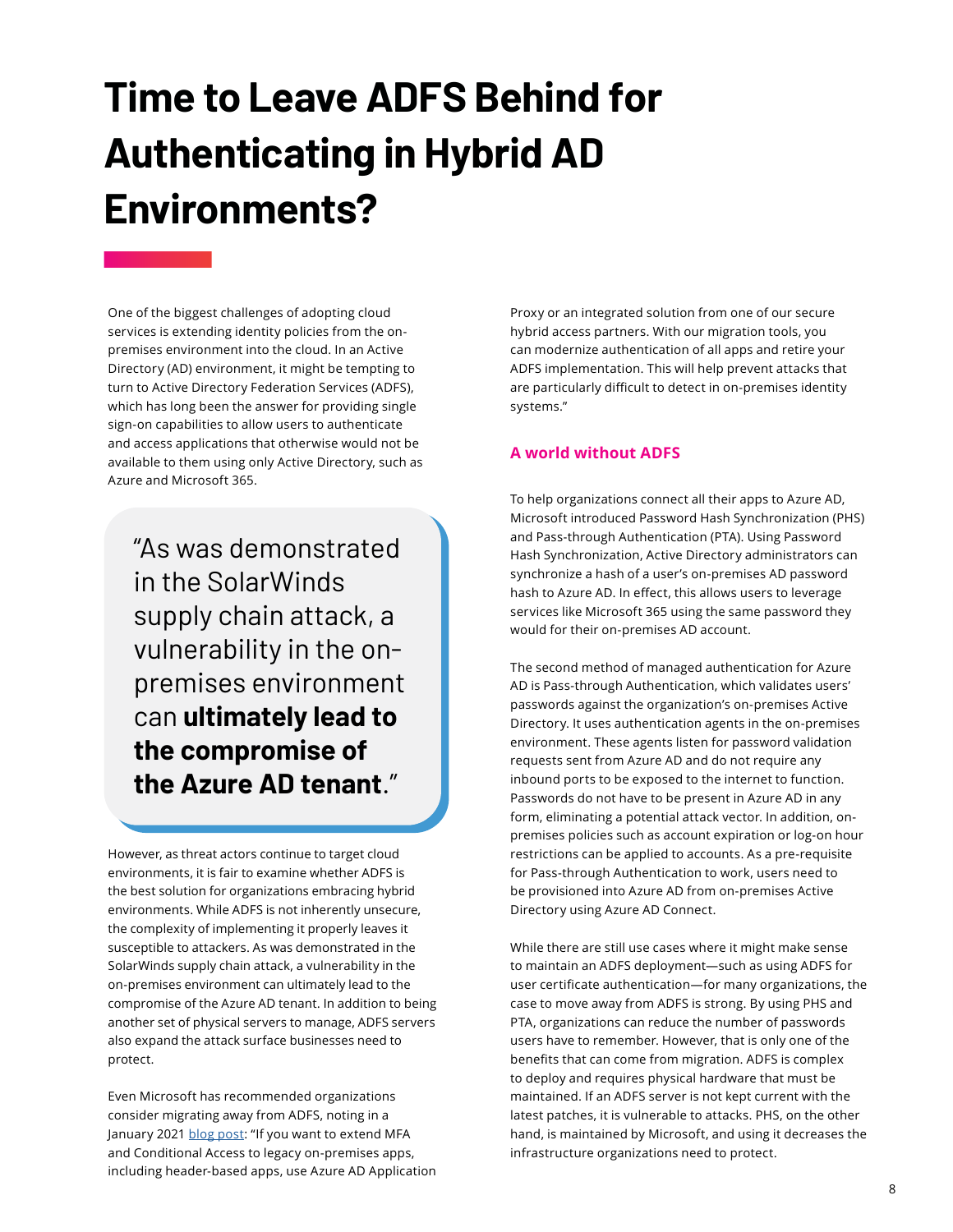If you are at the beginning of your hybrid journey, ADFS should not be your first option for linking the authentication between the on-premises and online workloads. However, if you have deployed ADFS, you're looking at a migration, which still provides enhanced security over ADFS.

Changing authentication methods, however, is no trivial task and requires significant planning and testing. Any migration away from ADFS should occur in stages to allow for sufficient testing and potential downtime. At a minimum, organizations should be running Azure AD Connect 1.1.819.0 to successfully perform the steps to migrate to password hash synchronization. The method for switching to PHS depends on how ADFS was originally configured. If ADFS was configured via Azure AD Connect, then the Azure AD Connect wizard must be used. In this situation, Azure AD Connect automatically runs the Set-MsolDomainAuthentication cmdlet and automatically unfederates all the verified federated domains in the Azure AD tenant.

If an organization did not originally configure ADFS by using Azure AD Connect, it can use Azure AD Connect with PowerShell to migrate to PHS. However, the AD administrator must still change the user sign-in method via the Azure AD Connect wizard. The AD Connect wizard will not automatically run the Set-MsolDomainAuthentication cmdlet, leaving the administrator with full control over what domains are converted and in what order.

#### **Decreasing the Azure AD attack surface**

For businesses with hybrid environments, connecting all applications to Azure AD reduces complexity and offers an opportunity to decrease the attack surface. As a side benefit, it also has the potential to improve the user experience by implementing singlesign-on as well as stringent account security controls. As organizations adopt hybrid identity approaches to support their cloud initiatives, they should take the time to examine whether ADFS best suits their needs.

For businesses with hybrid environments, connecting all applications to Azure AD reduces complexity and offers an opportunity to *decrease the attack surface*.

— Doug Davis, Senior Product Manager at *Semperis*

### **ABOUT THE AUTHOR**

Doug Davis, Senior Product Manager at Semperis, has been immersed in the Microsoft ecosystem for more than 20 years working on delivering migration, management, and analytics products that help customers understand, secure, and enhance their investment in Server, Office, and related products.



### **Proactively protect AD and Azure AD from cyberattacks.**

**[Request a demo](https://www.semperis.com/request-a-demo/)**